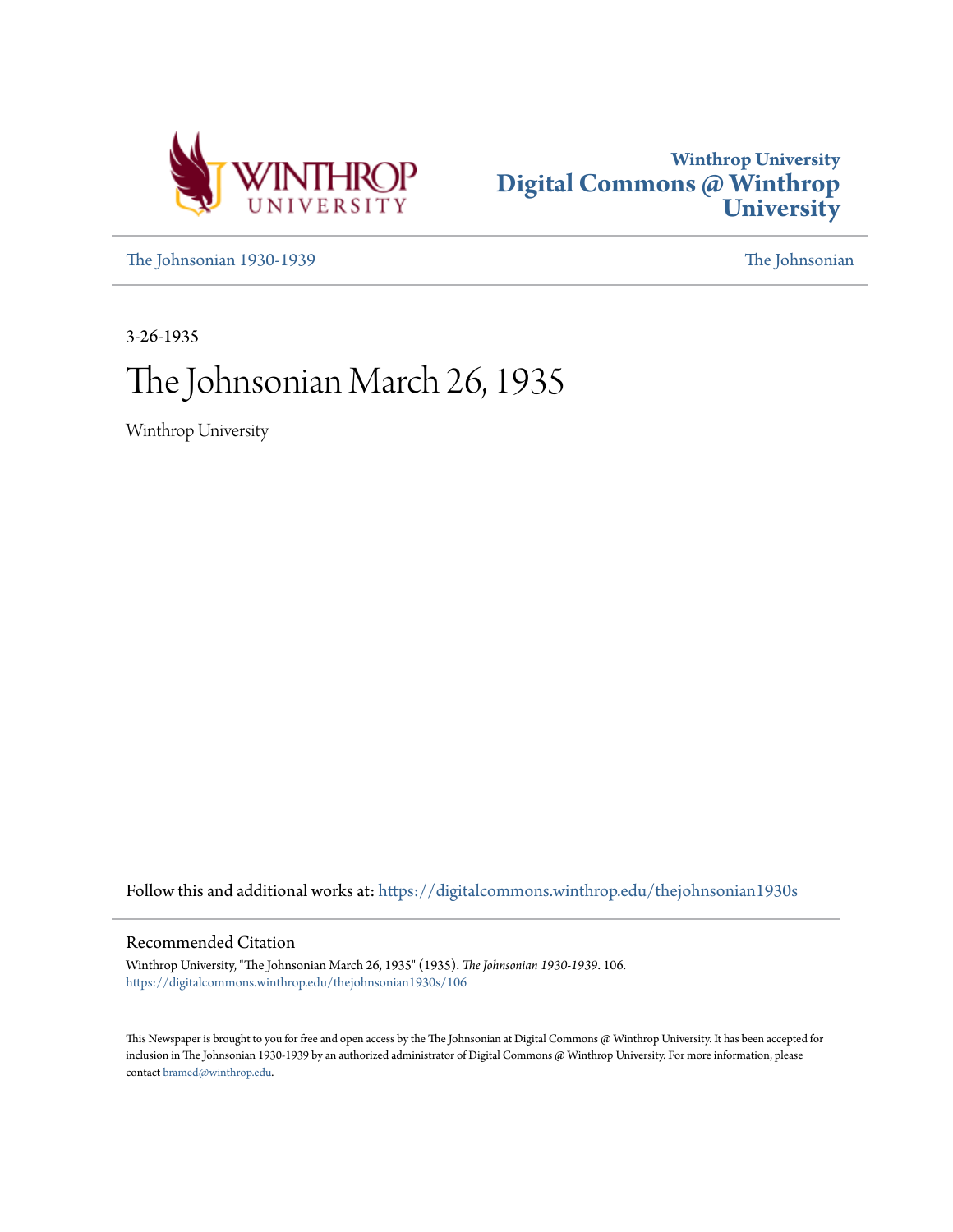### The Johnsonian E OFFICIAL PUBLICATION OF THE STUDENT BODY OF WINTHROP COLLEGE CK HILL SOUTH CAROLINA, TUESDAY, MARCH 24, 1933 SUBSCRIPTION, \$1.00 A YEAR

VOL. 12, NO. 21

# STUDENTS CHOOSE LEADERS IN ANNUAL

Mr. Magginis was vice-president of the

beginning July 1, 1935 and ending June

Vice-president, Mr. J. C. Hollis,

perintendent of the Anderson County ls; two honorary vice-presidents

30, are as follows:

**Betty Carrison, Evalyn Hannah** Johnsonian Editor and Manager ASSOCIATION LEADER

Rining Senlor of Camden Sue ceeds Hallie Mae McKeithen as Editor-in-Chief

**ASSOCIATES NAMED LATED** 

er of Ridgeland Replace **Juliette Hollis on Business** Stoff

Betty Carrison and Evalyn Hannah will assume the respective duties of<br>Editor-in-Chief and Business Manager<br>with the next lane April 12, Associate<br>Editors and Business Managers will be ed later.

nnounced Mater.<br>Betty Carrison is a rising Senior of Betty Garmana is a range central from<br>Camden. She is a college marshal from<br>Winthrop Literary Society. She has<br>been associated with many phases of<br>campus activity as secretary of the<br>Maaquers and the Social Service Club, piers and the bocau bervior City,<br>presponding secretary of Winthrop<br>pary Society, as a member of her<br>swimming team, 1934–'35, and as success, as a moment of her<br>simming icam, 1934–75, and as<br>ther of the Special Meetings<br>ee of the E. W. C. A. She is

che.tra Club.<br>Windhrop College students presented:<br>a demonstration on "Some Lesser"<br>Known Sports" Saturday afternoon in<br>the Physhical Education Building.

| . .                                                                       | Dr. P. M. Wheeler, Miss Julia           |
|---------------------------------------------------------------------------|-----------------------------------------|
| <b>NOTICE</b>                                                             | Post, Miss Wilma Hill Chosen            |
| Tickets for the Junior Polites will<br>be sold in front of the postoffice | <b>Department Heads</b>                 |
| until 5 o'clock today. The prices are:                                    |                                         |
| Students  25c                                                             | Mr. W. D. Magginis was unanimously      |
|                                                                           | elected president of the South Carolina |
|                                                                           | Education Association, at its annual    |

ur sneed.<br>He rush **IRAREL KEATON** Chairman, Ticket Co

**JOSEPH R. SCHERER LECTURES ON JAPAN** 

Globe - Trotter **Journalist Gives Illustrated** Address on Angkor

Joseph R. Beherer, globe-trotter, set lst. and author, delivere turer, journalist, and author, delivered<br>two illustrated lectures, "Japan and Ita<br>Intimate Home Life" and "The Temple<br>of Angkor Vat" in Winthrop Main Auditorium, Thursday and Priday

Some of the state of the state of the state of the state of the state of the state of the state of the state of the state of the state of the state of the state of the state of the state of the state of the state of the

Juniors Present Gay Follies

and just full to the britism of all<br>high field to the britism of all line areas in bial in a montain a<br>mater calcul where a group of care and the set of the set of the last<br> $\alpha$  is a set of the particular control and the

 $\begin{minipage}[t]{0.9\textwidth} {\small \textbf{Common Bport}} & \textbf{Common Laser} & \textbf{Common Bot} & \textbf{School} \\ \textbf{Common Bport} & \textbf{Schrod} & \textbf{Stimes} & \textbf{The system} & \textbf{The argument is already  
the Pyrblical Rautation Duid.} & \textbf{For very.} & \textbf{On a very.} \\ \textbf{For a non-convex} & \textbf{For a very.} \\ \textbf{For a non-convex} & \textbf{For a very.} \\ \textbf{For a non-convex} & \textbf{For a very.} \\ \textbf{For a more.} \\ \textbf{For a very.} \\ \textbf{For$ 

### MR. MAGGINIS ELECTED JUNIORS VICTORIOUS **Students Choose Louise Howe** IN SWIMMING MEET

Dr. P. M. Wheeler, Miss Julia "Diddy" Burnette, Katie Coker, Post, Miss Wilma Hill Chosen Lorena Galloway, Best Divers in Annual Contest

Mr. W. D. Magginis was unanimously during mest Afonday, March 15, the candidate condition of the Bouth Carolina is well place in the annual checked president of the Bouth Carolina is a comparison as the comparison convent or surnette was the best diver; Katle<br>Coker, second; and Lorena Galloway, third.<br>The order of events and the

All owner or events and the value<br>are all forms of the 20-yard create:<br>First, beat of the 20-yard create.<br>First, Vance Marian; the My McNe<br>fourth, Marjorie Mildhell.

achools; two honorary vice-presidents, race: Frank, vice-<br>Miss Lila Connor, of Cheeter, and Mirs. Fierence Darga, or Walterhoro, both of Journ,<br>In Miss Common and Walterhoro, both of Journ, Miss Common and Walter<br>Prop. P. Second heat of the 20-ye Second heat of the service there is needed to the second, net because the second, net because the second bearing: third, Katle Coker;

Side stroke-judged on form and

Miss Wilms Jim,  $\mu$ -mail and Polymeire Dargan; throu, Helen Stevens Line, The Miss Jim and Polymeire Dargan; throu, Helen Stevens Line (Editor and Polymeire Dargan; through Miss Jim and Polymeire mean Miss Post during Ph

Screen.<br>Bunmer School Bulletins are now<br>being distributed.

TO SPEAK IN FORT MILL Dr. Shelton Phelps will address the York County Teachers' Association in Port Mill, Tuesday, April 2. Dr. Shelv



Dr. Potent will deliver the baccalaureate sermon before the gradu<br>class Sunday night, June 2.

**DR. POTEAT TO DELIVER GRADUATION SERMON** 

### Former Professor of Philosophy of Shanghai Hoiversity to **Speak Before Graduates**

enchers meeting.<br>Mrs. C. Fred Laurence, president of the Alumnae Association, acted as<br>toast-mistress for the lancheon. She<br>introduced Dr. James P. Kinard, who,<br>in turn, introduced Dr. Shelton Phelps (in turn, introduced Dr. Shelton Pricipal Whatherp detected located for<br>haloe College in the antichece. Dr. Phelps addressed a group of four declates, Pricials, Narch the authentice briefly, and then intro- 118, on the qu

 $1000$ 

## Legislature To Hear

Fraction of the Winthesp College non-determination and the state of the state of the state of the Sensetter will since between Section and Mini-Caroline in Column Caroline and Mini-Caroline of the Pincipa, D.C. Sheets wil

**And Anna Marian Busbee Leaders Rising Senior of Hendersonville,** 

N. C., Elected President Student Government

OTHER ELECTIONS LATER

Springfield Junior Selected to Head Young Women's Christlan Association

tinan Association<br>
Louise Howe was elected President of the Student Development Association for the 1933–79 reason in the general and Anna Marina Burker was chosen and Anna Marina Burker (Pather Anna Marina Burker (Pather

### Argue Shipment of Arms and Munitions

ed En Winthrop deb

The contracts and actual the method, the contract weaker at which contracts of the contract of the program. Using and Addie Blokes, updated as the respective of the resolution of the program. Using and Addie Blokes, updat

College were composed of Billie Coleman with the print of the contract in the college were composed of Billie Coleman in the College were composed of Billie Coleman in the college of the state print Every Reporter. Winthro affirmative.<br>non-decision.

"All For Love" Tonight At 8 Mary Allen: Ed. her milter, by<br>Minnle Green Moore: Nadyne, an tiractive young girl who CAN<br>SING, by Jim Hollis, Glenn, the<br> $\Lambda$ -1 conspirator, by Diddy Searnett;

SING, by Jim Hollin, Olean, the Night, Olean, the Arthur, the efferance among boy, the effection and "Professor" the poetic English greaternan, and "Professor". The poetic English greaternan, and the Mercury Clement King. a wow!<br>You'll see all this and lots more

nt the presentation of the Junior<br>Follies texight at 8 o'clock in Main

The measure triple of one and a subset in the subset in the subset of the subset of the subset of the subset of the subset of the subset of the subset of the subset of the subset of the subset of the subset of the subset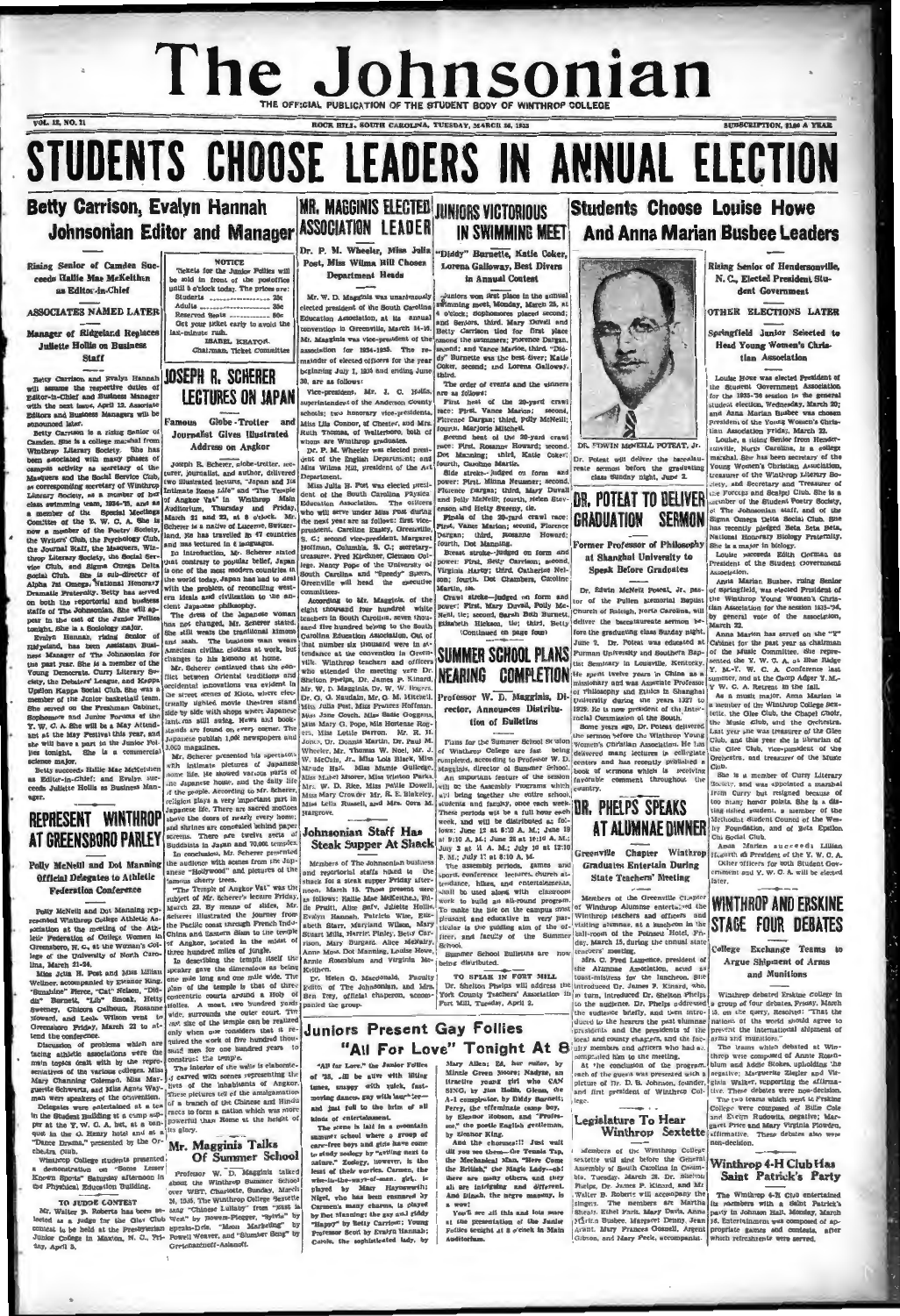| THE JOHNSONIAN<br><b>ISSUED EVERY FRIDAY</b><br>During the flagular Setsion The Official Organ of the Student Body of                        | <b>WINT</b><br><b>WEEK</b>                                                                                                                                      |  |  |
|----------------------------------------------------------------------------------------------------------------------------------------------|-----------------------------------------------------------------------------------------------------------------------------------------------------------------|--|--|
| Winthrop College, The South Carolina College for Women<br>(With Apol<br>So they my:<br>Advertising Rates on Application<br>Miss Goggans      |                                                                                                                                                                 |  |  |
| Entered as second-class matter November 21, 1923, under the Act of March 3,   I like 'em dumi<br>1879, at the postoffice in Rock Hill, S. C. | Louise Howe:<br>till May 1."                                                                                                                                    |  |  |
| Member<br>Mamber of South Carolina Press Association and National Scholastic Asso.                                                           | Dr. Wheeler:<br>many so I can a<br>Mr. Graham:<br>and be happy is<br>Miss Bishop: "<br>then I'm going                                                           |  |  |
| <b>EDITORIAL STAFF</b><br><b>BUSINESS STAFF</b>                                                                                              | <b>Diddle Burnel</b><br>chief."<br>Miss Ketchin:<br>know you bett<br>does."<br>Punch remark<br>an expert, are u<br>animal <sub>u</sub> thems<br>warmly support! |  |  |
| <b>REPORTERS</b>                                                                                                                             | a few American<br>suited to maki<br>support the idea                                                                                                            |  |  |
| the planet without Mary Gluert Mills, Harriet Pinley, Belty Carrison, Mary                                                                   | contract to the same of                                                                                                                                         |  |  |

ard, Ali ice McNairy, Anne Mosa, Pinky Webb, Dut l<br>| Howe, Annie Rosenblum, Virginia McKeiths

### TURSDAY, MARCH 24, 1935

### THE KING IS DEAD-LONG LIVE THE KING!

The time has come, as the Walrus might well have said, when student organizations must change leaders. The Senior Class

THE KING IS DEAD—LONG LIVE THE KINGI.<br>
THE KING IS DEAD—LONG LIVE THE KINGI.<br>
THE KING IS DEAD—LONG LIVE THE KINGI.<br>
THE RING IS DEAD—LONG LIVE THE KINGI.<br>
THE simulation must change baskers. The Sharing Cases is the firs

ona we shall by all let Germany it the numeral the superfluity of that question, however, is grating-<br>by apparent. It is not a question of shall we or shall we numeral. It is not a question of shall we will-we will-we can 2013. An example of the same of the same of the same of the same of the same of the same of the same of the same of the same of the same of the same of the same of the same of the same of the same of the same of the sam Hence reports, has been for some time. What can we do about it?<br>Great Britain, France and Italy sit in august conclave at a trigaritic conference. They send SIr John Simon trudging off to Berlin to tell Eitiler what they

THE JOHNSONIAN HROP

flat BY WEEK dietti .<br>wiss to McTetweek "Miss Lochhead and "I don't have to think

want to go to Gerhoot Hitler."<br>"The way to live long<br>to wear ahoes that fit."<br>"I wish I were 55 'cause to retire."<br>it: "I wanna be fir-

Your students always<br>r than anyone sla-

s: "Britlah plgs, declas muited for bacon. The<br>sives are said to be<br>ing the idea." We wish imals would be un-<br>meat bails. We'd

support the MSR. Weight of the vector of the vector in that week we quote 2 SMR. The main of the layer known in the weight of the vector of the state of the state of the state of the state of the state of the state of the

watch<br>visit,

 $nd 12$ 

called "Palagratian" in which it ripped for the relation up this back for petty larecery.<br>Encident whether the prelierant distribution we condit when the solution of the<br>state of the state of the state of the ribure of th



**BELK'S** THE HOME OF BETTER VALUES.

WHITE OIL CO.

THE BROWNIE

wishes you the happiest holidays you've

dents will tell you groceries and fruits at the<br>SIM-PLEX<br>GROCERY are.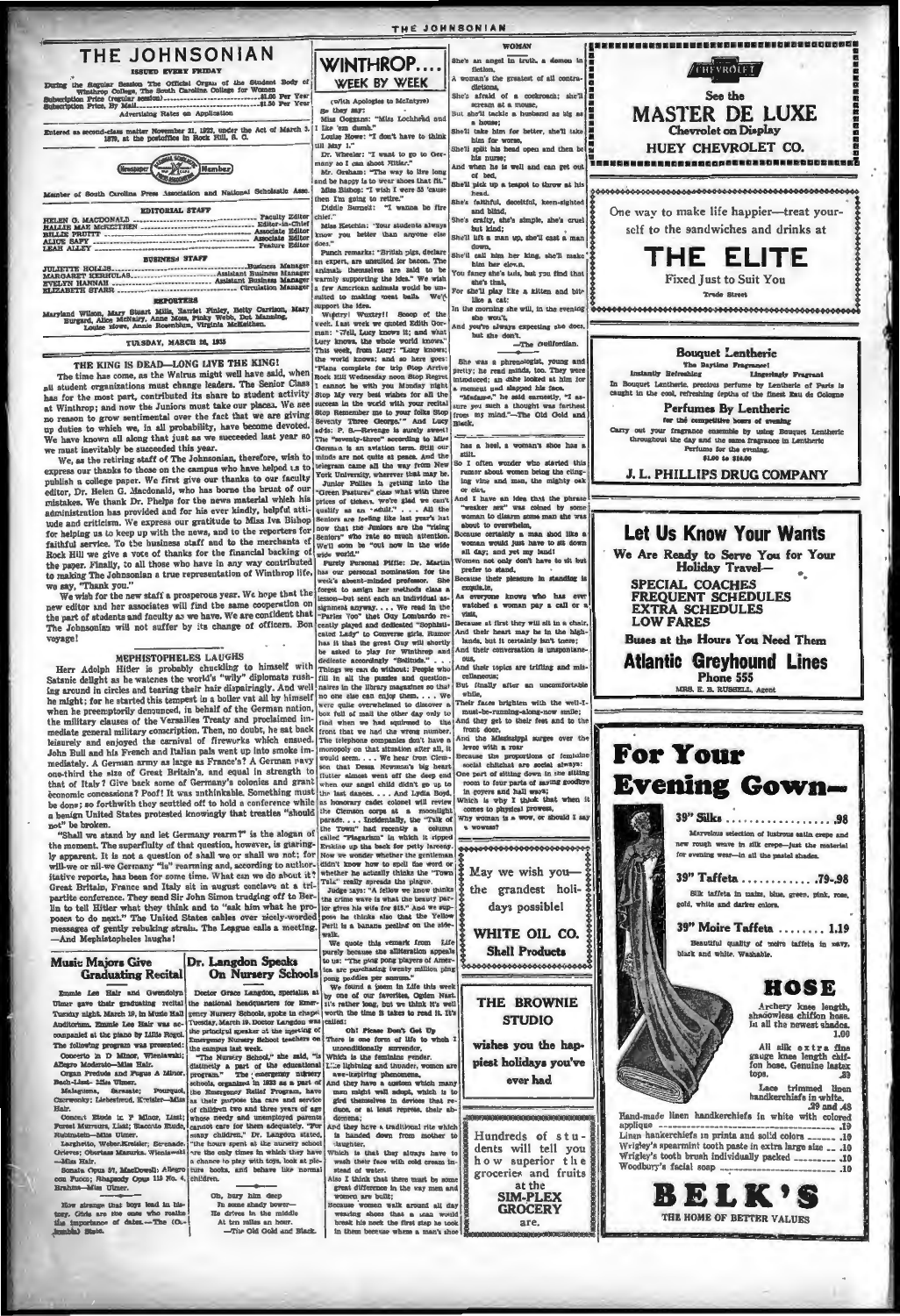|                                                             |                                                                                  | THE JOHNSONIAN                                                                                                 |                                                                                 |                                                                                                          |
|-------------------------------------------------------------|----------------------------------------------------------------------------------|----------------------------------------------------------------------------------------------------------------|---------------------------------------------------------------------------------|----------------------------------------------------------------------------------------------------------|
| There's nothing like music to<br><b>Brighten</b> the Hours! | <b>BLUE SPECTATOR</b>                                                            | <b>Education Club Hears</b><br>Cam Rhodes Rawlinson)                                                           | News-Y's and Other Y's                                                          |                                                                                                          |
| Workman-Greens Music Store<br>Sheet Music-Radios- Victrola  |                                                                                  | Miss Cam Rhodes Rawlinson, a for                                                                               |                                                                                 | BIGGERS BROTHERS, Inc.                                                                                   |
| <b>Records</b>                                              | Well, aren't elections, Junior Polites,<br>and Spring Ho'ldays right together    | mer vice-president of the Secondary<br>Education Club, talked on "Graduate                                     | Cabinet's all a flutter, each member<br>trying to think of someone to suggest   | <b>Wholesale Dealers</b>                                                                                 |
|                                                             | just too exciting? The Blue Spectator<br>has scarcely been able to eat or sleep  | Work" at a meeting of the club Thur: -                                                                         | as her successor, and trying to recon-                                          | Fruits, Vegetables and Country Produce                                                                   |
| For the best methods                                        | -much less study-for over a week.<br>Those stump-speaking politicians are        | day. March 14, in Johnson Hall. Miss<br>Rawlinson will receive her M. A. degree                                | cile herself to giving up her "job."<br>They've all worked hard this year and 3 | L01-3-5 S. College Street<br>Phone 2.3137<br>Charlotte, N. C.                                            |
| -for the most satis-                                        | certainly interesting. How does it                                               | from Duke University in June. As a<br>part of her talk, she gave a report on                                   | deserve a lot of credit, but there's al-<br>ways a sort of uneasy feeling that  |                                                                                                          |
| fying results                                               | feel to have a Guilty Conscience?<br>And what does it lead you to? One of        | her thesis, taking up the history and<br>growth of secondary school chemistry                                  | comes about "reckoning time"-"Oh,<br>dear, have I done all I've planned?" and   |                                                                                                          |
| <b>Faultless Cleaners</b>                                   | our cute little things, Nell Hicks by<br>name, had a very guilty conscience;     | in the United States. Talking of grad-<br>uate work in general, she spoke of the                               | "I'm afrald such-and-such liasn't<br>worked out as well as it might"-and so     | Don't torture your feet by wearing worn-out                                                              |
| is the place                                                | and so when she saw some people star-<br>ing at her she went and apologized to   | requirements for graduate students,                                                                            | on and on. And now it's time to make<br>out reports-and then-finish             | shoes. $\ldots$                                                                                          |
| Send your clothes to                                        | them for The Socret. Imaging her em-<br>barrassment on finding that they         | hours needed, special courses, special<br>use of the library, and the opportun-                                | The Deputation Teams have been re-                                              | <b>BAKER'S SHOE RENURY</b>                                                                               |
| <b>Faultless Cleaners</b>                                   | hadn't even known about The Secret                                               | ities for social life.                                                                                         | markably successful especially since<br>this is the first time in a number of   |                                                                                                          |
|                                                             | before! Extra, extra! Dr. Wheeler<br>receives two pressed dandelions from        | Dr. and Mrs. Wheeler                                                                                           | years that we've attempted such a<br>thing. We're already dreaming of im-       | Repairs All Shoes-Regardless of Condition                                                                |
|                                                             | unknown admirer! What would a<br>certain student say if she knew that            | <b>Honor Poetry Society</b>                                                                                    | provement: for next year-"more and<br>better Deputation Teams"-that's our       |                                                                                                          |
| Add a gay touch to<br>your room with                        | her very devoted (??) Pi Kappa Phi at<br>Furman cacorte a certain S. I. X. from  | Dr. and Mrs. Paul M. Wheeler en-<br>tertained the Student Poetry Society                                       | motto!<br>The Y. W. fashion show was grand.                                     |                                                                                                          |
| flowers—they are al-                                        | G. W. G. to all the Germans? The<br>Poetics Class wrote some very brilliant      | at their home on Oakland Avenue,<br>Thursday afternoon, March 21. Poems                                        | They had even coats and evening                                                 | Look Lovelier in your uniforms-by send-                                                                  |
| ways bright and col-                                        | poetry while Dr. Wheeler was in                                                  | by aeveral members were read and dis-<br>cussed; and plans for the drawing up                                  | dresses! Can you imagine ailting down<br>and crocheting a whole evening dress?  | ing them to                                                                                              |
| orful.                                                      | Greenville attending the Teachers'<br>Convention-at least they used bril-        | of a constitution were evolved at this                                                                         | The linen and tweed ones were darling<br>-in every color and pattern.           |                                                                                                          |
| Reid's Flower Shop                                          | liant chalk. The most brilliant was<br>written it, red chalk and goes like this: | time.<br>Later in the aftercon, Mrs. Wheeler                                                                   | Have you been voting? We hope you<br>have been interested enough in your        | <b>SHERER'S</b>                                                                                          |
| <b>Flowers for All Occasions</b>                            | "My heart leage up when I behold<br>No teacher in the room.                      | served sandwiches and punch.<br>Members present were Mary Louise                                               | sc.:ool organizations to express your<br>opinion in this way-not only in our    | Modern Dry-Cleaning Methous                                                                              |
|                                                             | So was it when the class began,                                                  | Ecylston, Betty Carrison, Ora Belle<br>Hucks, Caroline Crum, Ann Ware, Eliz-                                   | Y. W. C. A. elections, but in ALL of                                            |                                                                                                          |
|                                                             | So is it now that I have ran,<br>So be it when I shall grow old.                 | abeth Mitcheli, and Maryland Wilson.                                                                           | them. Here's your chance to do what<br>you want-what will it be?                |                                                                                                          |
| Make yourself happy                                         | Or let me die."<br>Callie Crum is aimply dying over her                          | <b>Ancient Myth Studied</b>                                                                                    | Y.W.C.A. Entertains                                                             |                                                                                                          |
|                                                             | Prench term paper, although Miss Fink<br>accuses her of having go r Frencis in   | At Eta Sigma Phi Meet                                                                                          | <b>Science Department</b>                                                       | <b>ICE CREAM</b>                                                                                         |
| with flowers from                                           | the extreme. Anne Mess has teken                                                 | Haliss Mac McKelthen discussed                                                                                 | Winthrop College Science Depart-                                                | For all occasions. Bulk or block and                                                                     |
| <b>KIMBALL'S</b>                                            | to wearing a diaguise she's been so be-<br>set (she says) with book agents, pub- | The Alban Mount: Its Historical and<br>Religious Significance for the Roman                                    | nent was honored at the third of the                                            | Lilly Cups-                                                                                              |
| <b>FLOWER HOUSE</b>                                         | lishing agents, autograph collectors,<br>film producers, etc., ever since her    | People" at a meeting of the Alpha<br>Alpha Chapter of Eta Sigms Phi                                            | Y. W. C. A. formal teas Wednesday,<br>March 20, in Johnson Hall. Pinkio         | "None Better."                                                                                           |
| Flowers by Wire                                             | poem appeared in print in our last<br>issue. Ann Knight bemoans                  | Thursday afternoon, March 21, in the                                                                           | Webb, Mr. Thomas Noel, Dr. and Mrs.<br>G. T. Pugh, Mr. and Mrs. W. D. Mag-      | MOUNT GALLANT ICE & COAL CO.                                                                             |
|                                                             | the fact that her many talents<br>haven't been recognised by the world           | library of Johnson Hall, Lillian Ben-<br>son told the legend of "The King of                                   | ginis, Dr. Eloise Greene, Dr. O. G.<br>Naudain, Miss Julie Post, and Miss       | Phone 660                                                                                                |
|                                                             | in general. Margaret McKnight<br>professes a sudden interest in Gertrude         | the Woods." Dr. Donnis Martin re-<br>viewed "The Unwilling Vestal" and                                         | Sadle Goggans formed the receiving<br>line. About two hundred guests were       |                                                                                                          |
|                                                             | Steln, and tears around in the libr v                                            | read a passage from the novel con-<br>cerning the King of the Woods legend.                                    | present.                                                                        |                                                                                                          |
| <b>REID'S SERVICE</b>                                       | looking for her poetry Incidental<br>some new members of Curry Literary          |                                                                                                                | Sherbel, sandwiches, and cookies<br>were served by the Y. W. C. A. Social       |                                                                                                          |
| <b>STATION</b>                                              | Society inquired very innocently why<br>the program on Gertrude Stein was        | 'Wealth A d Wisdom''<br><b>Masquer Presentation</b>                                                            | Committee.                                                                      |                                                                                                          |
| Don't neglect your                                          | not concluded with the singing of the<br>"Stein Song." Crn you imagine           | "Wealth and Wisdom," a one act                                                                                 | Magginis To Speak                                                               | <b>Winthrop Parents</b>                                                                                  |
|                                                             | Virginia Parrott and Linde Walker<br>Cockfield knitting and crocheting?          | play by Oliphant Downe, was presented                                                                          | <b>At Cheraw Meeting</b>                                                        |                                                                                                          |
| automobile - give it                                        | They are and Betty King Bianton's                                                | at a meeting of the Masquers Thurs-<br>day afternoon, March 31, in the John-                                   | Mr. W. D. Magginis, professor of<br>Secondary Education at Winthrop, will       | Many fathers and mothers and relatives of Winthrop                                                       |
| the attention it needs                                      | hard at work on her hope-chest<br>Ann Ware's embroidering, too We                | son Hall Auditorium.<br>There were only two characters in                                                      | address an assembly of the Parent-<br>Teachers Association in Cheraw, Tues-     | Students bank with this financial stronghold, a large<br>number of whom transact their business by mail. |
|                                                             | could rave on and on, but since we're<br>Girl Scouts (and there's only one Boy   | this play: Jimmy, played by Betty<br>Hickson; and Peggy, played by "Diddy"                                     | day afternoon, March 26, at 4 o'clock.                                          | Business coming to this bank by mail is given the                                                        |
| 00000000000000000000000000                                  | Scout on the campus!) we'll spare you<br>the rest                                | Burnett.<br>Preceding the play, Katherins Foris                                                                | The subject of Mr. Magginis' talk will<br>be "Curriculum Problems" and will in- | same safe, prompt and careful attention as busines                                                       |
| Engraved                                                    |                                                                                  | gave a talk on Irish Abbeys.                                                                                   | clude information on choics of materi-<br>als for cirricula.                    | transacted in person.                                                                                    |
| Cards                                                       | <b>Presbyterian Debaters</b><br><b>Meet Winthrop Team</b>                        | Winthrop Meets U.N.C.                                                                                          | Miss Elizabeth Thompson, president<br>of the association in Cheraw is a grad-   | If you are a father or mother of a Winthrop daughter                                                     |
|                                                             | Resolved: "That the nations of the                                               | In Forensic Tilt, 18th                                                                                         | uate from Winthrop College of the                                               | or a relative, we extend to you the unexcelled facilitie                                                 |
| Latest type styles in                                       | world should agree to prevent the in-<br>ternational shipment of arms and        | Winthrop Colle, met the University                                                                             | class of 1935.                                                                  | of this bank. Your deposit up to 5,000 is 100% insure                                                    |
| engraving and most<br>reasonable prices                     | munitions" was the query debated by                                              | of North Carolina in a debate on the<br>query, Resolved: "That the manufac-                                    | Interpretative Classes                                                          | by the Federal Deposit Insurance Corporation. Bank by<br>mail and see how convenient it is.              |
| ever known.                                                 | Presbyterian College and Winthrop                                                | College debating teams Monday, March ture of arms and munition in the<br>United States should be nationalized" | <b>Give Choric Readings</b>                                                     |                                                                                                          |
| The Record Printing Co.                                     | 18, in Clio Hall.<br>The decision was awarded to the af-                         | in Johnson Hall Monday evening,                                                                                | Three groups from Miss Florence<br>Mims interpretative reading classes          |                                                                                                          |
| Incorporated                                                | mative side, upheld by the Presby- March 18.<br>terian College team.             | The Winthrep team was composed of                                                                              | zwe choral readings in chapel Tues-<br>day, March 19. The groups read "Ah       | <b>Peoples National Bank</b>                                                                             |
| <b>ROGER BROOKS, Manager</b><br>Phone 164                   | Billie Cole and Evelyn Rudowliz rep-<br>resented Winthrop; and Edgar Stanton     | Virginia McKelthen and Dimples<br>Thomas. The University team was                                              | Orgen-grinder Lady and a Scissors-<br>grinder Man," by Arthur Ouiterman;        | ROCK HILL, S. C.                                                                                         |
| Hampton St., in the second block                            | and Hank Wilson comprised the Pres-                                              | composed of Francis Pairley and Nor-<br>man Kellars. The debate was non-                                       | 'Sea Fever," by John Mansfield; "A<br>Birthday," by Christina Rossetti; "A      |                                                                                                          |
| arantarana xia caracana da caracana da Caracana             | byterian College team.                                                           | decision.                                                                                                      | Song of Sherwood," by Alfred Noves;                                             |                                                                                                          |
|                                                             | <b>Archimedeans Discuss</b><br><b>Astronomy At Meeting</b>                       | <b>Young Democrats</b>                                                                                         | "A Camel Train," by Miller; and "The<br>Barrel Grgan," by Alfred Noyes,         |                                                                                                          |
| J. C. Penney Co.                                            | The Archimedeans discussed "As-                                                  | <b>Choose Delegates</b>                                                                                        | <b>DR. PHELPS TO ORANGEBURG</b>                                                 |                                                                                                          |
|                                                             | tronomy" at their regular meeting in<br>Johnsen Hall Friday, March 15. Edna      | Kaile Hardin led a discussion of the                                                                           | Dr. Shelton Phelps will go to Orange-<br>burg Wednesday, April 3, to attend the | <b>A New</b>                                                                                             |
|                                                             | Walker read two poems "Good-Night,<br>Pretty Sun" and "The Silver Boat."         | New Deal plans for the P. W. A. at a<br>meeting of the Young Democrats in                                      | County Teachers Association.                                                    | Outfit-                                                                                                  |
|                                                             | Elizabeth Frienton read a paper on                                               | Johnson Hall, Tuesday, March 19, at<br>4:15 o'clock.                                                           | ,,,,,,,,,,,,,,,,,,,,,,,,,                                                       |                                                                                                          |
|                                                             | "Comets, or the Ghosts of Space."<br>Three poems, "The Comet," "The              | "Lib" Holt, Mary Wright, "Kit"<br>Lake, and "Dot" Manning were chosen                                          | COOPER FURNITURE CO.                                                            | will add to                                                                                              |
|                                                             | White Sheet," and "The Sky" were<br>read by Dimples Thomas; and Anna             | to represent Winthrop at the State<br>Convention in Orlumbia, April 10.                                        | offers<br>something new in furtilars.                                           | the pleasure<br>of your                                                                                  |
|                                                             | Pitts discussed "The Shooting Stars."                                            | "Lib" Holt was appointed chairman                                                                              | Trade Street                                                                    | <b>Spring</b>                                                                                            |
|                                                             | Dr. Bussell Re-Elected                                                           | of the Social Committee.                                                                                       | ************************                                                        | <b>Holidays</b>                                                                                          |
|                                                             | President Of A. A. U.W.                                                          | <b>Mathematics Council</b>                                                                                     |                                                                                 | Visit Our                                                                                                |
| <b>Buy Enough Silk Crepe</b>                                | Dr. Helen K. Bussell was re-elected                                              | <b>Makes A Field Trip</b>                                                                                      | <b>Underwood Portable</b>                                                       | Ready-to-Wear                                                                                            |
| <b>PANTIES</b>                                              | president of the Rock Hill branch of<br>the American Association of Univer-      | The National Council of Teachers of<br>Mathematics went on a field trip Pri-                                   | Typewriters, Stand-                                                             | Department                                                                                               |
| To Wear All Summer!                                         | sity Women at a buriness meeting<br>Thursday, March 21, at 4:30. Miss Edna       | day afternoon, March 22. The purpose<br>of the trip was to demonstrate the uses                                |                                                                                 | New Styles in                                                                                            |
|                                                             | Russell was chosen vice-president.<br>Miss Ruth Shaver was re-elected            | of mathematical instruments. Letitia<br>Goodwin demonstrated the sextant, and                                  | ard and noiseles                                                                | Spring                                                                                                   |
|                                                             | secretary; and Miss Mary Schuchart                                               | the members measured the heights of                                                                            | <b>THE LONDON</b>                                                               | Footwear                                                                                                 |
| You're going to be pleased<br>this boy! They're full        | trensurer. Mrs. W. D. Magginis was<br>appointed program chairman for the         | trees. Other instruments shown were<br>the angle mirror and the hypsometer                                     | <b>PRINTERY</b>                                                                 | \$3.95 to \$8.50                                                                                         |

> **Knee High** Hose 79c and \$1.00

Humming **Bird Hose** 

 $$1-$1.25$ **FRIEDHEIM'S** 

**DIFF. and Mrs. 2.** L. Douwood<br>and Dr. and Mrs. Parries of Eastern Kentucky State Treather's Callege at<br>Rethumond, Remixeley, visited Dr. and<br>Richmond, Remixeley, visited Dr. and<br>Nirs. Shhilon Preips saurely. March 1933<br>33 and dinner in the college dinlag room. The average college student has five the<br>contained wedle of checture guint more words in hat versioning at gred-<br>ander according removed from the library unition than when he was a fr

Translucent Loveliness To the fair-To the glamorous-

The Rock Hill **Beauty Shop** Dedicates its Unique Service

# throp Parents

13253558

网络海绵属

łΣ

ŀ

Sensoser innesses

Flowe 33203551

### **REID'S ST**